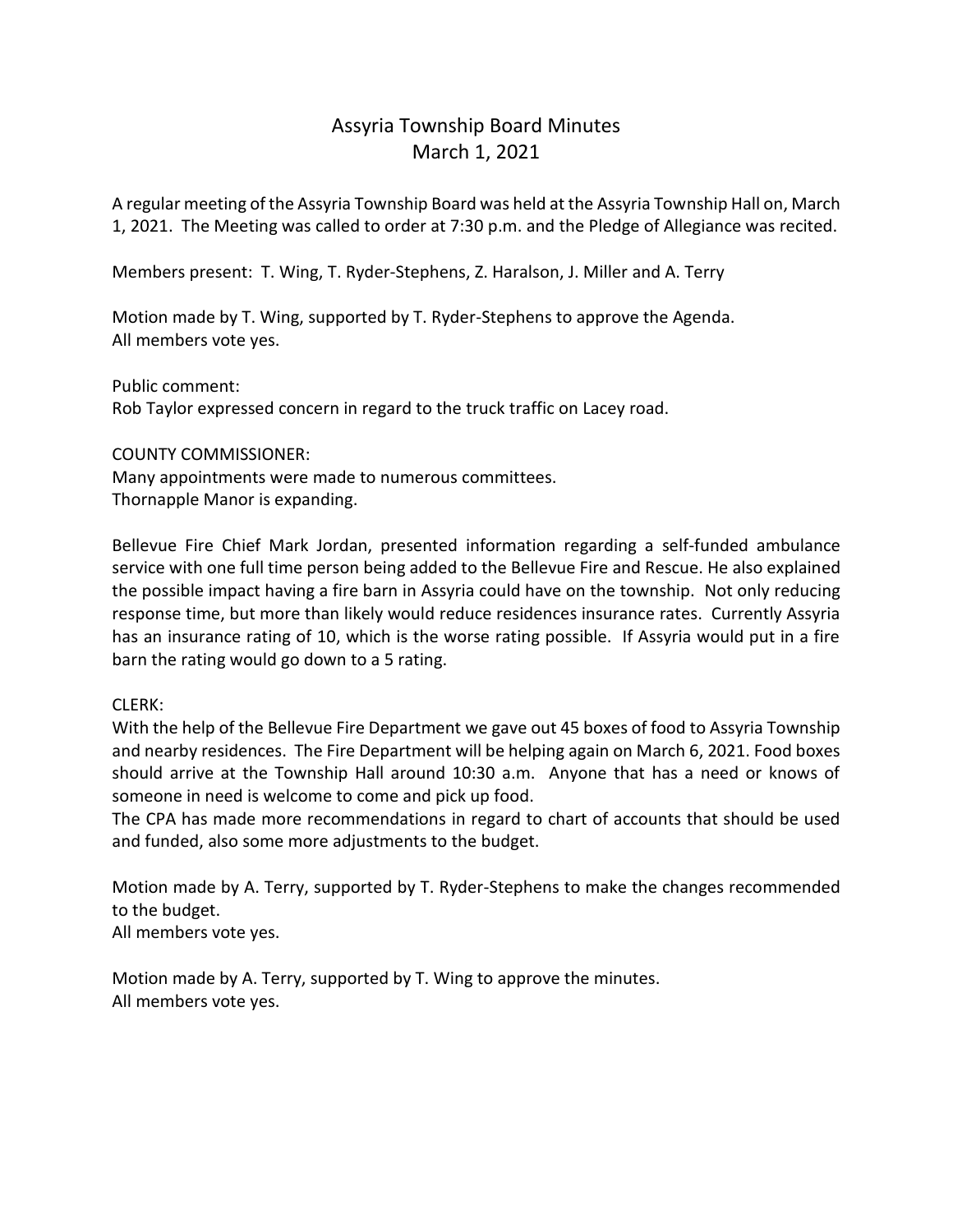TREASURER: Presented the Treasurer's report. Today was the last day to pay taxes. The Township received \$28,791.00 from Revenue Sharing. The minimum balance required in the general fund is \$10,000.00. There is a home on Lacey road that has been abandon. Discussion in regard to upgrading the internet speed.

Motion made by T. Ryder-Stephens, supported by T. Wing to upgrade the internet speed with MEI.

All members vote yes.

Motion made by T. Ryder-Stephens, supported by J. Miller to pay the bills. All members vote yes.

SEXTON: Absent

ASSESSOR: Absent

TRUSTEE: Z. Haralson Presented the Fire Board report.

TRUSTEE: J. Miller Purchased and installed a blind for the office window. Purchased an electric mouse track for the hall.

SUPERVISOR: Discussion in regard to truck traffic and other concerns on roads. Discussion in regard to the Ambulance Proposal. Discussion in regard to 911 and Johnstown EMS budgets.

Motion made by T. Wing, supported by A. Terry, to reduce the budget from \$20,000.00 to \$15,000.00 for EMS from Johnstown. All members vote yes.

Public Comment: None

Adjournment 9:50 p.m.